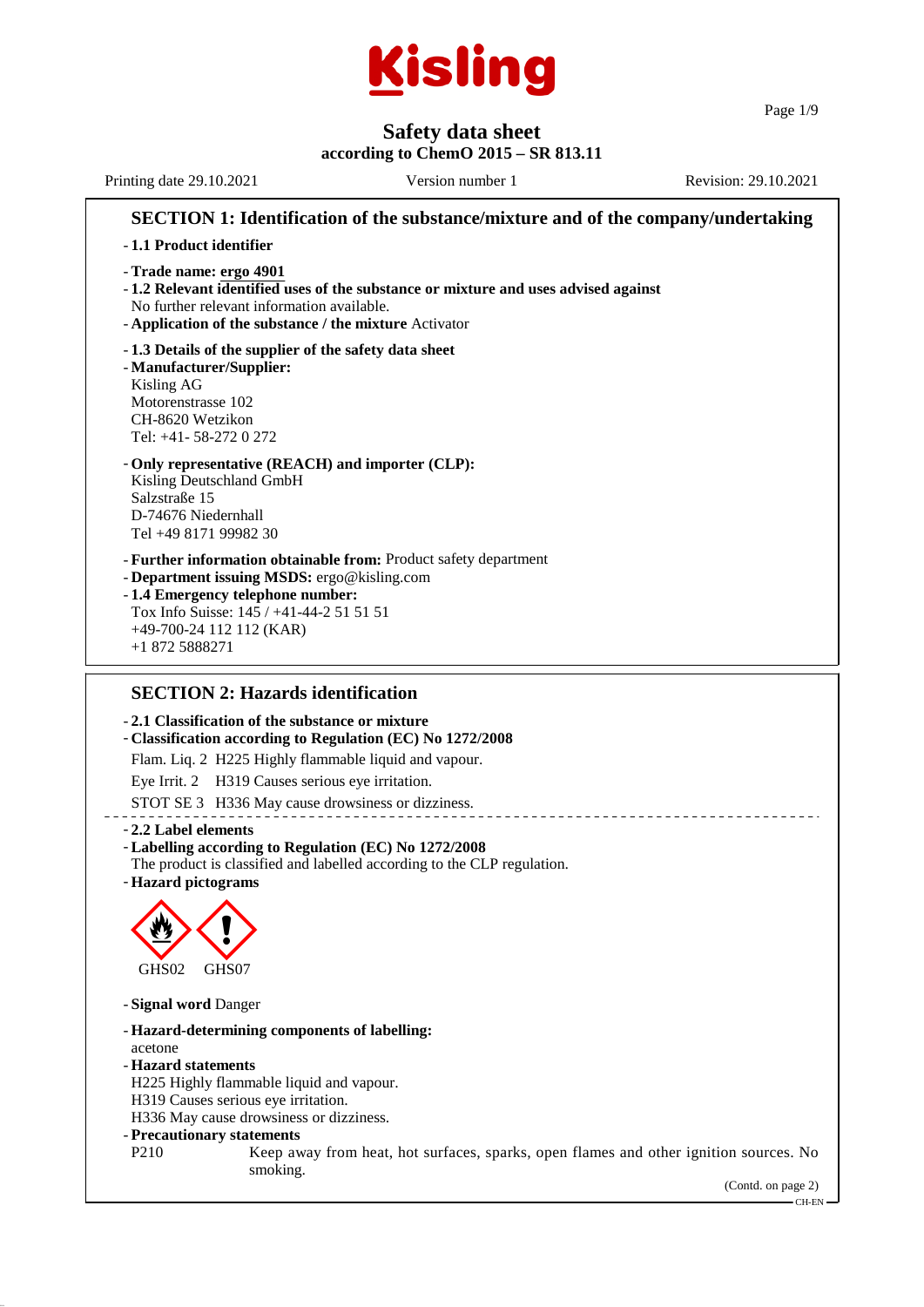Printing date 29.10.2021 Version number 1 Revision: 29.10.2021

#### **Trade name: ergo 4901**

|                                                               | (Contd. of page 1)                                                                                     |  |  |  |  |
|---------------------------------------------------------------|--------------------------------------------------------------------------------------------------------|--|--|--|--|
| P <sub>241</sub>                                              | Use explosion-proof [electrical/ventilating/lighting] equipment.                                       |  |  |  |  |
| P <sub>261</sub>                                              | Avoid breathing mist/vapours/spray.                                                                    |  |  |  |  |
|                                                               | P303+P361+P353 IF ON SKIN (or hair): Take off immediately all contaminated clothing. Rinse skin with   |  |  |  |  |
|                                                               | water [or shower].                                                                                     |  |  |  |  |
|                                                               | P305+P351+P338 IF IN EYES: Rinse cautiously with water for several minutes. Remove contact lenses, if  |  |  |  |  |
|                                                               | present and easy to do. Continue rinsing.                                                              |  |  |  |  |
| P405                                                          | Store locked up.                                                                                       |  |  |  |  |
| - Additional information:                                     |                                                                                                        |  |  |  |  |
|                                                               | EUH066 Repeated exposure may cause skin dryness or cracking.                                           |  |  |  |  |
|                                                               | Product contains: Reportable explosives precursors. Making available, introduction, possession and use |  |  |  |  |
|                                                               | according to Regulation (EU) 2019/1148, Article 9.                                                     |  |  |  |  |
| - 2.3 Other hazards                                           |                                                                                                        |  |  |  |  |
|                                                               | - Results of PBT and vPvB assessment                                                                   |  |  |  |  |
| - <b>PBT</b> : Not applicable.                                |                                                                                                        |  |  |  |  |
| $\mathbf{v} \cdot \mathbf{v} \cdot \mathbf{v}$ Not applieable |                                                                                                        |  |  |  |  |

- **vPvB:** Not applicable.

### **SECTION 3: Composition/information on ingredients**

- **3.2 Mixtures**

- **Description:** Mixture of substances listed below with nonhazardous additions.

### - **Dangerous components:**

| Danger oub components.                                                                    |                                                       |                         |  |
|-------------------------------------------------------------------------------------------|-------------------------------------------------------|-------------------------|--|
| $CAS: 67-64-1$                                                                            | acetone                                               | $> 50 - 5100\%$         |  |
| EINECS: 200-662-2                                                                         | Flam. Liq. 2, H225; Eye Irrit. 2, H319; STOT SE 3,    |                         |  |
| Index number: $606-001-00-8$                                                              | H336                                                  |                         |  |
| $CAS: 68084-48-0$                                                                         | copper $(2+)$ neodecanoate                            | $\geq$ 0.25 - $\leq$ 1% |  |
| EINECS: 268-439-2                                                                         | Aquatic Acute 1, H400; Aquatic Chronic 2, H411; Acute |                         |  |
| Reg.nr.: 01-21220784744-41-xxxx   Tox. 4, H302                                            |                                                       |                         |  |
| A different information. For the wording of the listed begand phresse refer to contien 16 |                                                       |                         |  |

- **Additional information:** For the wording of the listed hazard phrases refer to section 16.

### **SECTION 4: First aid measures**

#### - **4.1 Description of first aid measures**

- **General information:** Immediately remove any clothing soiled by the product.
- **After inhalation:**
- Take affected persons into fresh air and keep quiet.
- Use a respiratory bag or breathing device.
- Do not use mouth to mouth or mouth to nose resuscitation.
- In case of unconsciousness place patient stably in side position for transportation.
- **After skin contact:** After contact with skin, wash with plenty of soap and water.
- **After eye contact:**

In case of contact with eyes, rinse immediately with plenty of water and seek medical advice.

Rinse cautiously with water for several minutes.

Remove contact lenses, if present and easy to do. Continue rinsing.

- **After swallowing:**

Rinse out mouth and then drink plenty of water.

If swallowed, do not induce vomiting: seek medical advice and show this container or label.

- **4.2 Most important symptoms and effects, both acute and delayed** Has a narcotic effect.
- **4.3 Indication of any immediate medical attention and special treatment needed**

No further relevant information available.

## **SECTION 5: Firefighting measures**

- **5.1 Extinguishing media**

- **Suitable extinguishing agents:**

CO2, powder or water spray. Fight larger fires with water spray or alcohol resistant foam.

(Contd. on page 3) CH-EN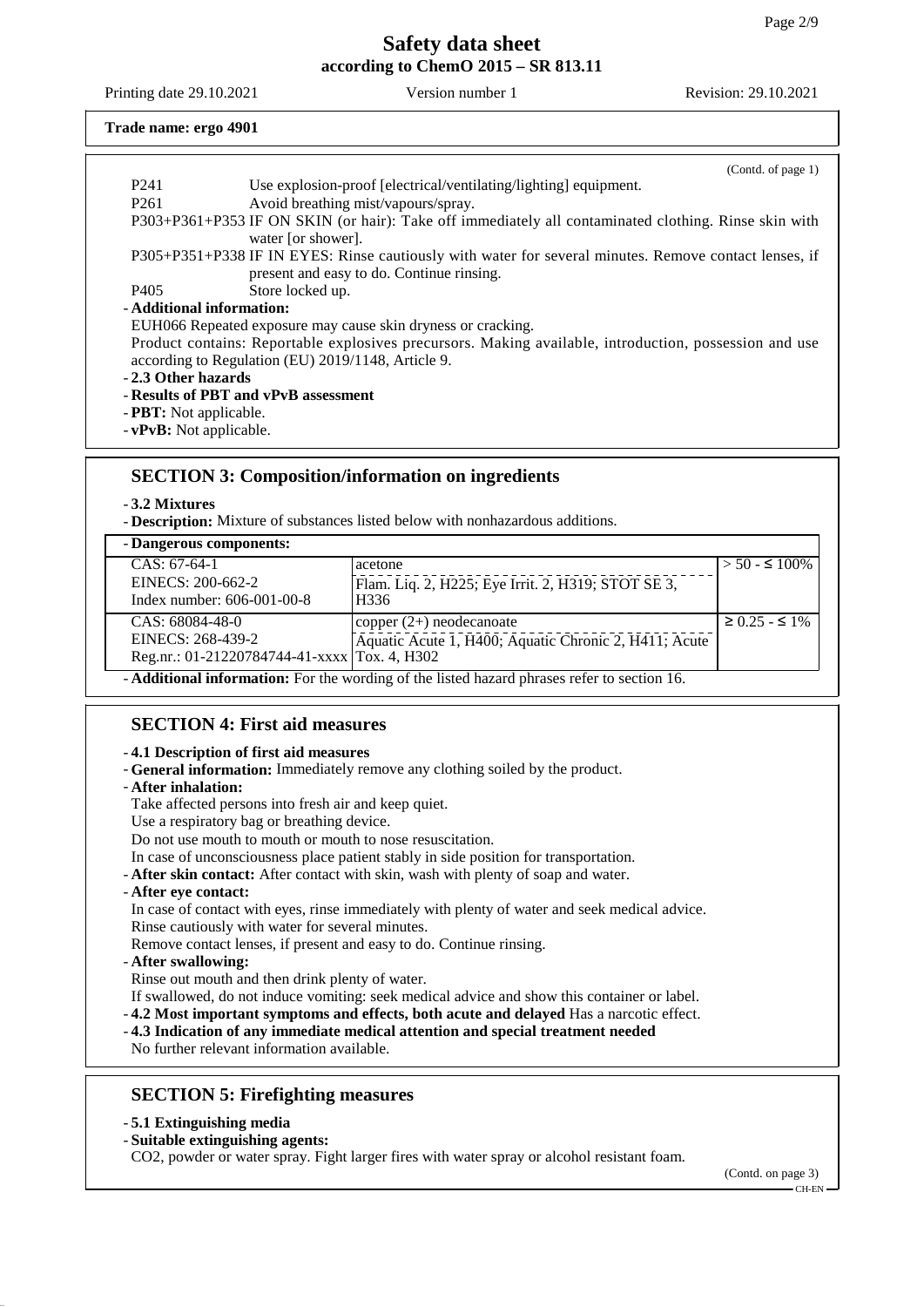Printing date 29.10.2021 Version number 1 Revision: 29.10.2021

**Trade name: ergo 4901**

| - For safety reasons unsuitable extinguishing agents: Water with full jet<br>- 5.2 Special hazards arising from the substance or mixture<br>Can form explosive gas-air mixtures.<br>Formation of toxic gases is possible during heating or in case of fire.<br>-5.3 Advice for firefighters<br>- Protective equipment:<br>Wear self-contained respiratory protective device.<br>Do not inhale explosion gases or combustion gases.<br>- Additional information<br>Cool endangered receptacles with water spray.<br>Dispose of fire debris and contaminated fire fighting water in accordance with official regulations.                                                                                                                                                                                                                                                                                                                                                                                                                                                                                                                             | (Contd. of page 2) |
|-----------------------------------------------------------------------------------------------------------------------------------------------------------------------------------------------------------------------------------------------------------------------------------------------------------------------------------------------------------------------------------------------------------------------------------------------------------------------------------------------------------------------------------------------------------------------------------------------------------------------------------------------------------------------------------------------------------------------------------------------------------------------------------------------------------------------------------------------------------------------------------------------------------------------------------------------------------------------------------------------------------------------------------------------------------------------------------------------------------------------------------------------------|--------------------|
| <b>SECTION 6: Accidental release measures</b>                                                                                                                                                                                                                                                                                                                                                                                                                                                                                                                                                                                                                                                                                                                                                                                                                                                                                                                                                                                                                                                                                                       |                    |
| - 6.1 Personal precautions, protective equipment and emergency procedures<br>Wear protective equipment. Keep unprotected persons away.<br>Ensure adequate ventilation<br>Keep away from ignition sources.<br>Avoid contact with the eyes and skin.<br>- 6.2 Environmental precautions:<br>Prevent seepage into sewage system, workpits and cellars.<br>Inform respective authorities in case of seepage into water course or sewage system.<br>Dilute with plenty of water.<br>Do not allow product to reach sewage system or any water course.<br>-6.3 Methods and material for containment and cleaning up:<br>Ensure adequate ventilation.<br>Absorb with liquid-binding material (sand, diatomite, acid binders, universal binders, sawdust).<br>Dispose of the material collected according to regulations.<br>-6.4 Reference to other sections<br>Fumes can combine with air to form an explosive mixture.<br>See Section 7 for information on safe handling.<br>See Section 8 for information on personal protection equipment.<br>See Section 10 for information on "stability and reactivity".<br>See Section 13 for disposal information. |                    |
| <b>SECTION 7: Handling and storage</b><br>- 7.1 Precautions for safe handling<br>Ensure good ventilation/exhaustion at the workplace.<br>Prevent formation of aerosols.<br>Ensure good interior ventilation, especially at floor level. (Fumes are heavier than air).<br>- Information about fire - and explosion protection:<br>Keep ignition sources away - Do not smoke.<br>Protect against electrostatic charges.<br>Use explosion-proof apparatus / fittings and spark-proof tools.                                                                                                                                                                                                                                                                                                                                                                                                                                                                                                                                                                                                                                                            |                    |
| -7.2 Conditions for safe storage, including any incompatibilities<br>- Storage:<br>- Requirements to be met by storerooms and receptacles:<br>Store in a cool location.<br>Store only in the original receptacle.<br>- Information about storage in one common storage facility: Store away from foodstuffs.<br>- Further information about storage conditions:<br>Keep receptacle tightly sealed.<br>Store receptacle in a well ventilated area.<br>- Storage class (TRGS 510, Storage of hazardous substances in non-stationary containers): 3                                                                                                                                                                                                                                                                                                                                                                                                                                                                                                                                                                                                    | (Contd. on page 4) |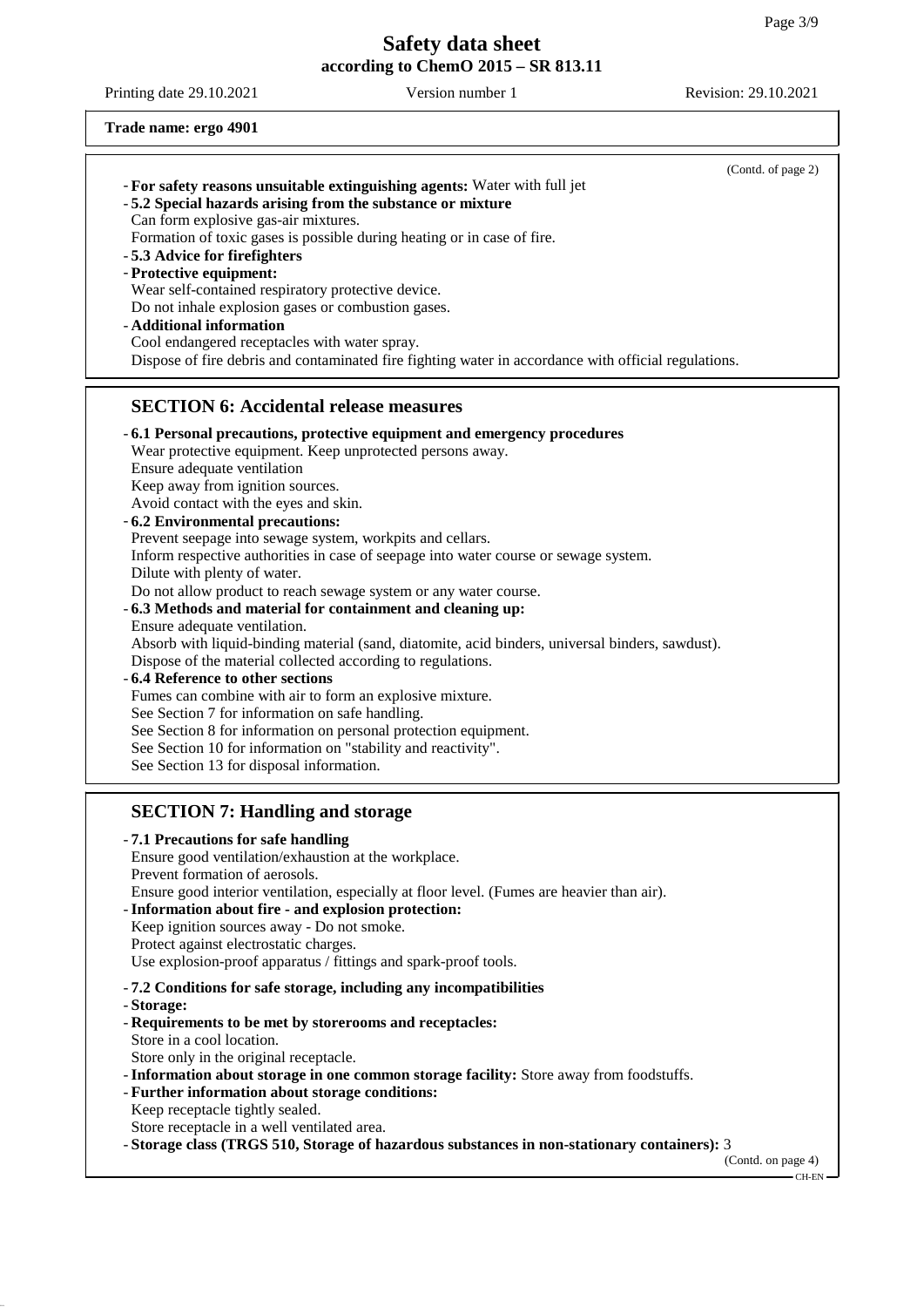Printing date 29.10.2021 Version number 1 Revision: 29.10.2021

(Contd. of page 3)

**Trade name: ergo 4901**

- **7.3 Specific end use(s)** No further relevant information available.

## **SECTION 8: Exposure controls/personal protection**

- **8.1 Control parameters**

- **Additional information about design of technical facilities:** No further data; see item 7.

| 67-64-1 acetone<br>MAK (Switzerland) Short-term value: 2400 mg/m <sup>3</sup> , 1000 ppm<br>Long-term value: 1200 mg/m <sup>3</sup> , 500 ppm<br>B;<br>- DNELs<br>67-64-1 acetone<br>Oral<br>Acute, Local<br>62 mg/kg (General population)<br>Longterm System 62 mg/kg bw/day (General population)<br>Dermal<br>186 mg/kg bw/day (Worker)<br>$2,420$ mg/m <sup>3</sup> (Worker)<br>Inhalative Acute, Local<br>Longterm System $200 \text{ mg/m}^3$ (General population)<br>$1,210$ mg/m <sup>3</sup> (Worker)<br>- PNECs<br>67-64-1 acetone<br><b>PNEC Freshwater</b><br>$10.6$ mg/l<br>PNEC Freshwater sed<br>$30.4$ mg/kg<br><b>PNEC Marinewater</b><br>$1.06$ mg/l<br>PNEC Soil<br>$29.5$ mg/kg<br>$100$ mg/l<br>PNEC STP<br>PNEC Marinewater sed 3.04 mg/kg<br>- Ingredients with biological limit values:<br>$67 - 64 - 1$ acetone<br>BAT (Switzerland) 80 mg/l<br>Untersuchungsmaterial: Urin<br>Probennahmezeitpunkt: Expositionsende bzw. Schichtende<br>Biol. Parameter: Aceton<br>- <b>Additional information:</b> The lists valid during the making were used as basis.<br>- 8.2 Exposure controls<br>- Personal protective equipment:<br>- General protective and hygienic measures:<br>The usual precautionary measures are to be adhered to when handling chemicals.<br>Keep away from foodstuffs, beverages and feed.<br>Immediately remove all soiled and contaminated clothing<br>Wash hands before breaks and at the end of work.<br>Do not inhale gases / fumes / aerosols.<br>Do not inhale dust / smoke / mist.<br>Avoid contact with the eyes and skin.<br>- Respiratory protection:<br>Use suitable respiratory protective device in case of insufficient ventilation.<br>Filter AX<br>- Protection of hands:<br>Protective gloves (EN 374) |  |  |  | - Ingredients with limit values that require monitoring at the workplace: |                              |
|--------------------------------------------------------------------------------------------------------------------------------------------------------------------------------------------------------------------------------------------------------------------------------------------------------------------------------------------------------------------------------------------------------------------------------------------------------------------------------------------------------------------------------------------------------------------------------------------------------------------------------------------------------------------------------------------------------------------------------------------------------------------------------------------------------------------------------------------------------------------------------------------------------------------------------------------------------------------------------------------------------------------------------------------------------------------------------------------------------------------------------------------------------------------------------------------------------------------------------------------------------------------------------------------------------------------------------------------------------------------------------------------------------------------------------------------------------------------------------------------------------------------------------------------------------------------------------------------------------------------------------------------------------------------------------------------------------------------------------------------------------------------|--|--|--|---------------------------------------------------------------------------|------------------------------|
|                                                                                                                                                                                                                                                                                                                                                                                                                                                                                                                                                                                                                                                                                                                                                                                                                                                                                                                                                                                                                                                                                                                                                                                                                                                                                                                                                                                                                                                                                                                                                                                                                                                                                                                                                                    |  |  |  |                                                                           |                              |
|                                                                                                                                                                                                                                                                                                                                                                                                                                                                                                                                                                                                                                                                                                                                                                                                                                                                                                                                                                                                                                                                                                                                                                                                                                                                                                                                                                                                                                                                                                                                                                                                                                                                                                                                                                    |  |  |  |                                                                           |                              |
|                                                                                                                                                                                                                                                                                                                                                                                                                                                                                                                                                                                                                                                                                                                                                                                                                                                                                                                                                                                                                                                                                                                                                                                                                                                                                                                                                                                                                                                                                                                                                                                                                                                                                                                                                                    |  |  |  |                                                                           |                              |
|                                                                                                                                                                                                                                                                                                                                                                                                                                                                                                                                                                                                                                                                                                                                                                                                                                                                                                                                                                                                                                                                                                                                                                                                                                                                                                                                                                                                                                                                                                                                                                                                                                                                                                                                                                    |  |  |  |                                                                           |                              |
|                                                                                                                                                                                                                                                                                                                                                                                                                                                                                                                                                                                                                                                                                                                                                                                                                                                                                                                                                                                                                                                                                                                                                                                                                                                                                                                                                                                                                                                                                                                                                                                                                                                                                                                                                                    |  |  |  |                                                                           |                              |
|                                                                                                                                                                                                                                                                                                                                                                                                                                                                                                                                                                                                                                                                                                                                                                                                                                                                                                                                                                                                                                                                                                                                                                                                                                                                                                                                                                                                                                                                                                                                                                                                                                                                                                                                                                    |  |  |  |                                                                           |                              |
|                                                                                                                                                                                                                                                                                                                                                                                                                                                                                                                                                                                                                                                                                                                                                                                                                                                                                                                                                                                                                                                                                                                                                                                                                                                                                                                                                                                                                                                                                                                                                                                                                                                                                                                                                                    |  |  |  |                                                                           |                              |
|                                                                                                                                                                                                                                                                                                                                                                                                                                                                                                                                                                                                                                                                                                                                                                                                                                                                                                                                                                                                                                                                                                                                                                                                                                                                                                                                                                                                                                                                                                                                                                                                                                                                                                                                                                    |  |  |  |                                                                           |                              |
|                                                                                                                                                                                                                                                                                                                                                                                                                                                                                                                                                                                                                                                                                                                                                                                                                                                                                                                                                                                                                                                                                                                                                                                                                                                                                                                                                                                                                                                                                                                                                                                                                                                                                                                                                                    |  |  |  |                                                                           |                              |
|                                                                                                                                                                                                                                                                                                                                                                                                                                                                                                                                                                                                                                                                                                                                                                                                                                                                                                                                                                                                                                                                                                                                                                                                                                                                                                                                                                                                                                                                                                                                                                                                                                                                                                                                                                    |  |  |  |                                                                           |                              |
|                                                                                                                                                                                                                                                                                                                                                                                                                                                                                                                                                                                                                                                                                                                                                                                                                                                                                                                                                                                                                                                                                                                                                                                                                                                                                                                                                                                                                                                                                                                                                                                                                                                                                                                                                                    |  |  |  |                                                                           |                              |
|                                                                                                                                                                                                                                                                                                                                                                                                                                                                                                                                                                                                                                                                                                                                                                                                                                                                                                                                                                                                                                                                                                                                                                                                                                                                                                                                                                                                                                                                                                                                                                                                                                                                                                                                                                    |  |  |  |                                                                           |                              |
|                                                                                                                                                                                                                                                                                                                                                                                                                                                                                                                                                                                                                                                                                                                                                                                                                                                                                                                                                                                                                                                                                                                                                                                                                                                                                                                                                                                                                                                                                                                                                                                                                                                                                                                                                                    |  |  |  |                                                                           |                              |
|                                                                                                                                                                                                                                                                                                                                                                                                                                                                                                                                                                                                                                                                                                                                                                                                                                                                                                                                                                                                                                                                                                                                                                                                                                                                                                                                                                                                                                                                                                                                                                                                                                                                                                                                                                    |  |  |  |                                                                           |                              |
|                                                                                                                                                                                                                                                                                                                                                                                                                                                                                                                                                                                                                                                                                                                                                                                                                                                                                                                                                                                                                                                                                                                                                                                                                                                                                                                                                                                                                                                                                                                                                                                                                                                                                                                                                                    |  |  |  |                                                                           |                              |
|                                                                                                                                                                                                                                                                                                                                                                                                                                                                                                                                                                                                                                                                                                                                                                                                                                                                                                                                                                                                                                                                                                                                                                                                                                                                                                                                                                                                                                                                                                                                                                                                                                                                                                                                                                    |  |  |  |                                                                           |                              |
|                                                                                                                                                                                                                                                                                                                                                                                                                                                                                                                                                                                                                                                                                                                                                                                                                                                                                                                                                                                                                                                                                                                                                                                                                                                                                                                                                                                                                                                                                                                                                                                                                                                                                                                                                                    |  |  |  |                                                                           |                              |
|                                                                                                                                                                                                                                                                                                                                                                                                                                                                                                                                                                                                                                                                                                                                                                                                                                                                                                                                                                                                                                                                                                                                                                                                                                                                                                                                                                                                                                                                                                                                                                                                                                                                                                                                                                    |  |  |  |                                                                           |                              |
|                                                                                                                                                                                                                                                                                                                                                                                                                                                                                                                                                                                                                                                                                                                                                                                                                                                                                                                                                                                                                                                                                                                                                                                                                                                                                                                                                                                                                                                                                                                                                                                                                                                                                                                                                                    |  |  |  |                                                                           |                              |
|                                                                                                                                                                                                                                                                                                                                                                                                                                                                                                                                                                                                                                                                                                                                                                                                                                                                                                                                                                                                                                                                                                                                                                                                                                                                                                                                                                                                                                                                                                                                                                                                                                                                                                                                                                    |  |  |  |                                                                           |                              |
|                                                                                                                                                                                                                                                                                                                                                                                                                                                                                                                                                                                                                                                                                                                                                                                                                                                                                                                                                                                                                                                                                                                                                                                                                                                                                                                                                                                                                                                                                                                                                                                                                                                                                                                                                                    |  |  |  |                                                                           |                              |
|                                                                                                                                                                                                                                                                                                                                                                                                                                                                                                                                                                                                                                                                                                                                                                                                                                                                                                                                                                                                                                                                                                                                                                                                                                                                                                                                                                                                                                                                                                                                                                                                                                                                                                                                                                    |  |  |  |                                                                           |                              |
|                                                                                                                                                                                                                                                                                                                                                                                                                                                                                                                                                                                                                                                                                                                                                                                                                                                                                                                                                                                                                                                                                                                                                                                                                                                                                                                                                                                                                                                                                                                                                                                                                                                                                                                                                                    |  |  |  |                                                                           |                              |
|                                                                                                                                                                                                                                                                                                                                                                                                                                                                                                                                                                                                                                                                                                                                                                                                                                                                                                                                                                                                                                                                                                                                                                                                                                                                                                                                                                                                                                                                                                                                                                                                                                                                                                                                                                    |  |  |  |                                                                           |                              |
|                                                                                                                                                                                                                                                                                                                                                                                                                                                                                                                                                                                                                                                                                                                                                                                                                                                                                                                                                                                                                                                                                                                                                                                                                                                                                                                                                                                                                                                                                                                                                                                                                                                                                                                                                                    |  |  |  |                                                                           |                              |
|                                                                                                                                                                                                                                                                                                                                                                                                                                                                                                                                                                                                                                                                                                                                                                                                                                                                                                                                                                                                                                                                                                                                                                                                                                                                                                                                                                                                                                                                                                                                                                                                                                                                                                                                                                    |  |  |  |                                                                           |                              |
|                                                                                                                                                                                                                                                                                                                                                                                                                                                                                                                                                                                                                                                                                                                                                                                                                                                                                                                                                                                                                                                                                                                                                                                                                                                                                                                                                                                                                                                                                                                                                                                                                                                                                                                                                                    |  |  |  |                                                                           |                              |
|                                                                                                                                                                                                                                                                                                                                                                                                                                                                                                                                                                                                                                                                                                                                                                                                                                                                                                                                                                                                                                                                                                                                                                                                                                                                                                                                                                                                                                                                                                                                                                                                                                                                                                                                                                    |  |  |  |                                                                           |                              |
|                                                                                                                                                                                                                                                                                                                                                                                                                                                                                                                                                                                                                                                                                                                                                                                                                                                                                                                                                                                                                                                                                                                                                                                                                                                                                                                                                                                                                                                                                                                                                                                                                                                                                                                                                                    |  |  |  |                                                                           |                              |
|                                                                                                                                                                                                                                                                                                                                                                                                                                                                                                                                                                                                                                                                                                                                                                                                                                                                                                                                                                                                                                                                                                                                                                                                                                                                                                                                                                                                                                                                                                                                                                                                                                                                                                                                                                    |  |  |  |                                                                           |                              |
|                                                                                                                                                                                                                                                                                                                                                                                                                                                                                                                                                                                                                                                                                                                                                                                                                                                                                                                                                                                                                                                                                                                                                                                                                                                                                                                                                                                                                                                                                                                                                                                                                                                                                                                                                                    |  |  |  |                                                                           |                              |
|                                                                                                                                                                                                                                                                                                                                                                                                                                                                                                                                                                                                                                                                                                                                                                                                                                                                                                                                                                                                                                                                                                                                                                                                                                                                                                                                                                                                                                                                                                                                                                                                                                                                                                                                                                    |  |  |  |                                                                           |                              |
|                                                                                                                                                                                                                                                                                                                                                                                                                                                                                                                                                                                                                                                                                                                                                                                                                                                                                                                                                                                                                                                                                                                                                                                                                                                                                                                                                                                                                                                                                                                                                                                                                                                                                                                                                                    |  |  |  |                                                                           |                              |
|                                                                                                                                                                                                                                                                                                                                                                                                                                                                                                                                                                                                                                                                                                                                                                                                                                                                                                                                                                                                                                                                                                                                                                                                                                                                                                                                                                                                                                                                                                                                                                                                                                                                                                                                                                    |  |  |  |                                                                           |                              |
|                                                                                                                                                                                                                                                                                                                                                                                                                                                                                                                                                                                                                                                                                                                                                                                                                                                                                                                                                                                                                                                                                                                                                                                                                                                                                                                                                                                                                                                                                                                                                                                                                                                                                                                                                                    |  |  |  |                                                                           |                              |
|                                                                                                                                                                                                                                                                                                                                                                                                                                                                                                                                                                                                                                                                                                                                                                                                                                                                                                                                                                                                                                                                                                                                                                                                                                                                                                                                                                                                                                                                                                                                                                                                                                                                                                                                                                    |  |  |  |                                                                           |                              |
|                                                                                                                                                                                                                                                                                                                                                                                                                                                                                                                                                                                                                                                                                                                                                                                                                                                                                                                                                                                                                                                                                                                                                                                                                                                                                                                                                                                                                                                                                                                                                                                                                                                                                                                                                                    |  |  |  |                                                                           |                              |
|                                                                                                                                                                                                                                                                                                                                                                                                                                                                                                                                                                                                                                                                                                                                                                                                                                                                                                                                                                                                                                                                                                                                                                                                                                                                                                                                                                                                                                                                                                                                                                                                                                                                                                                                                                    |  |  |  |                                                                           |                              |
|                                                                                                                                                                                                                                                                                                                                                                                                                                                                                                                                                                                                                                                                                                                                                                                                                                                                                                                                                                                                                                                                                                                                                                                                                                                                                                                                                                                                                                                                                                                                                                                                                                                                                                                                                                    |  |  |  |                                                                           |                              |
|                                                                                                                                                                                                                                                                                                                                                                                                                                                                                                                                                                                                                                                                                                                                                                                                                                                                                                                                                                                                                                                                                                                                                                                                                                                                                                                                                                                                                                                                                                                                                                                                                                                                                                                                                                    |  |  |  |                                                                           |                              |
| Check protective gloves prior to each use for their proper condition.                                                                                                                                                                                                                                                                                                                                                                                                                                                                                                                                                                                                                                                                                                                                                                                                                                                                                                                                                                                                                                                                                                                                                                                                                                                                                                                                                                                                                                                                                                                                                                                                                                                                                              |  |  |  |                                                                           |                              |
|                                                                                                                                                                                                                                                                                                                                                                                                                                                                                                                                                                                                                                                                                                                                                                                                                                                                                                                                                                                                                                                                                                                                                                                                                                                                                                                                                                                                                                                                                                                                                                                                                                                                                                                                                                    |  |  |  |                                                                           | (Contd. on page 5)<br>CH-EN- |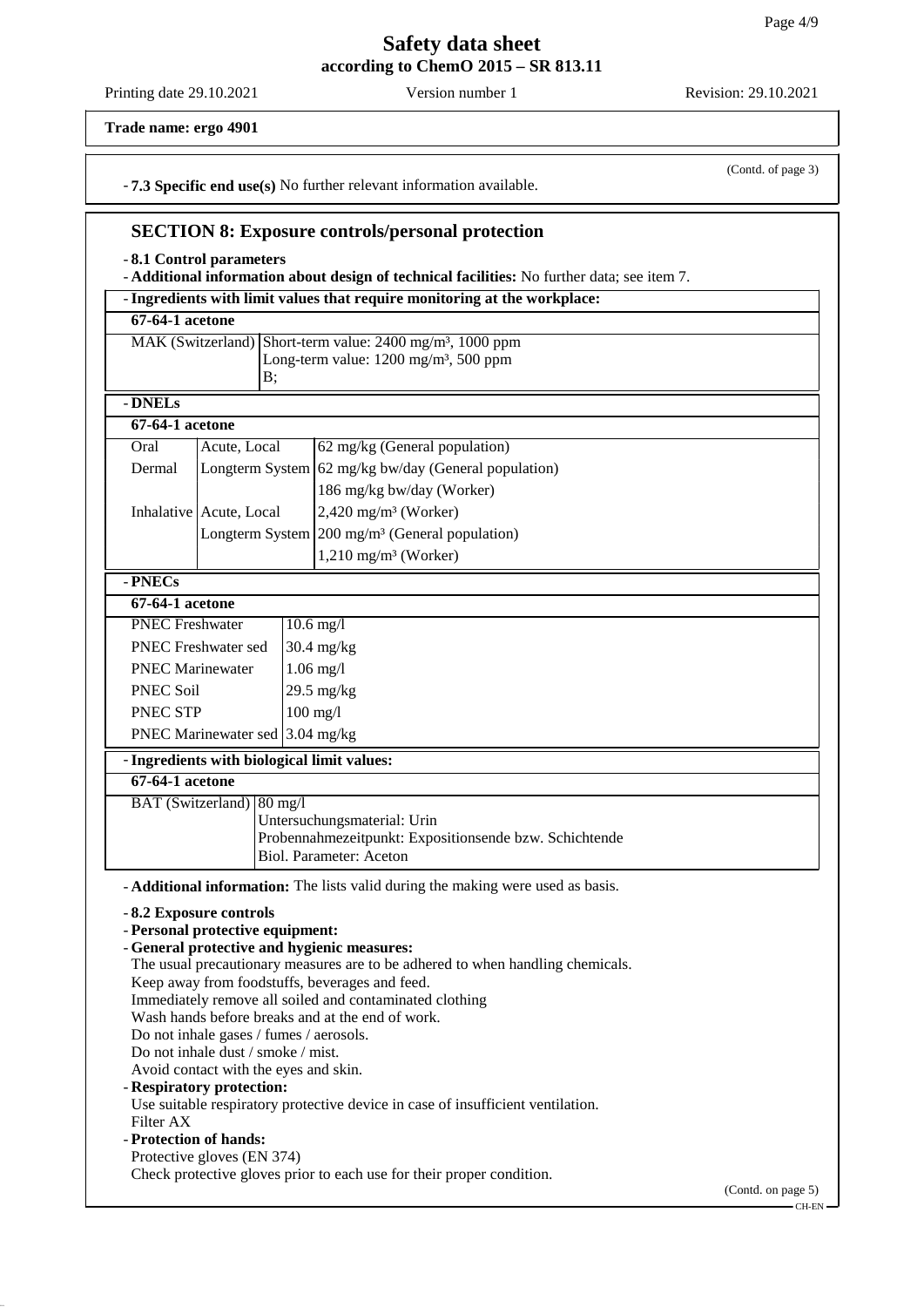Printing date 29.10.2021 Version number 1 Revision: 29.10.2021

#### **Trade name: ergo 4901**

(Contd. of page 4)

The glove material has to be impermeable and resistant to the product/ the substance/ the preparation. Due to missing tests no recommendation to the glove material can be given for the product/ the preparation/ the chemical mixture.

Selection of the glove material on consideration of the penetration times, rates of diffusion and the degradation - **Material of gloves**

The selection of the suitable gloves does not only depend on the material, but also on further marks of quality and varies from manufacturer to manufacturer. As the product is a preparation of several substances, the resistance of the glove material can not be calculated in advance and has therefore to be checked prior to the application.

#### - **Penetration time of glove material**

The exact break trough time has to be found out by the manufacturer of the protective gloves and has to be observed.

- **Eye protection:** Safety glasses

| -9.1 Information on basic physical and chemical properties<br>- General Information |                                                                                                 |
|-------------------------------------------------------------------------------------|-------------------------------------------------------------------------------------------------|
| - Appearance:                                                                       |                                                                                                 |
| Form:                                                                               | Fluid                                                                                           |
| <b>Colour:</b>                                                                      | Greenish                                                                                        |
| - Odour:                                                                            | Acetone-like                                                                                    |
| - Odour threshold:                                                                  | Not determined.                                                                                 |
| - pH-value:                                                                         | Not determined.                                                                                 |
| - Change in condition                                                               |                                                                                                 |
| Melting point/freezing point:                                                       | Undetermined.                                                                                   |
| Initial boiling point and boiling range: 56 °C                                      |                                                                                                 |
| - Flash point:                                                                      | $< -18$ °C                                                                                      |
| - Flammability (solid, gas):                                                        | Not applicable.                                                                                 |
| - Decomposition temperature:                                                        | Not determined.                                                                                 |
| - Auto-ignition temperature:                                                        | Product is not self-igniting.                                                                   |
| - Explosive properties:                                                             | Product is not explosive. However, formation of explosive air/<br>vapour mixtures are possible. |
| - Explosion limits:                                                                 |                                                                                                 |
| Lower:                                                                              | Not determined.                                                                                 |
| <b>Upper:</b>                                                                       | Not determined.                                                                                 |
| - Oxidising properties                                                              | Not determined.                                                                                 |
| - Vapour pressure:                                                                  | Not determined.                                                                                 |
| - Density at 20 °C:                                                                 | $0.79$ g/cm <sup>3</sup>                                                                        |
| - Relative density                                                                  | Not determined.                                                                                 |
| - Vapour density                                                                    | Not determined.                                                                                 |
| - Evaporation rate                                                                  | Not determined.                                                                                 |
| - Solubility in / Miscibility with                                                  |                                                                                                 |
| water:                                                                              | Fully miscible.                                                                                 |
| - Partition coefficient: n-octanol/water:                                           | Not determined.                                                                                 |
| - Viscosity:                                                                        |                                                                                                 |
| Dynamic:                                                                            | Not determined.                                                                                 |
| <b>Kinematic:</b>                                                                   | Not determined.                                                                                 |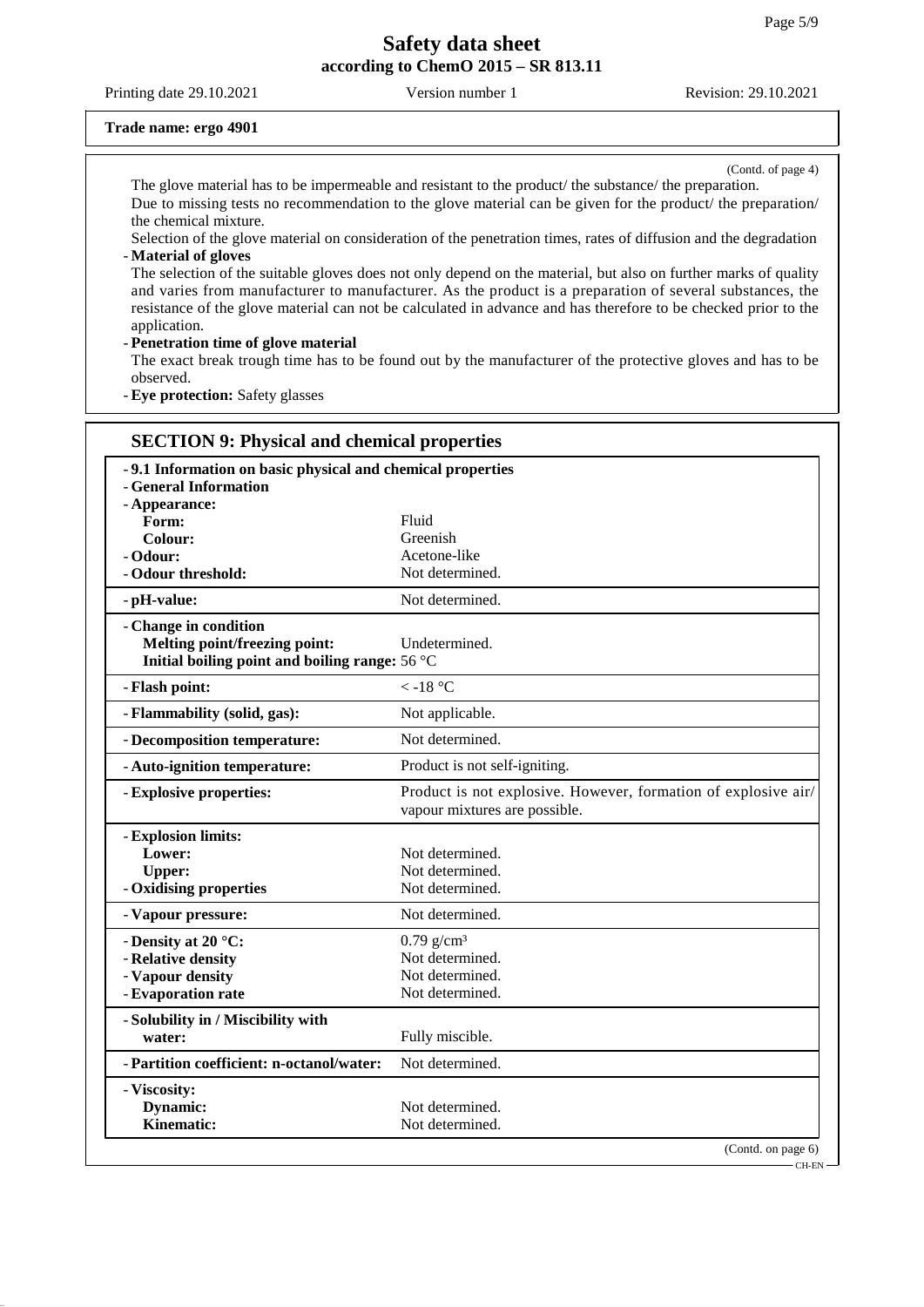Printing date 29.10.2021 Version number 1 Revision: 29.10.2021

(Contd. of page 5)

**Trade name: ergo 4901**

- **9.2 Other information** No further relevant information available.

## **SECTION 10: Stability and reactivity**

- **10.1 Reactivity** No further relevant information available.
- **10.2 Chemical stability**
- **Thermal decomposition / conditions to be avoided:**
- No decomposition if used and stored according to specifications.
- **10.3 Possibility of hazardous reactions** Forms explosive gas mixture with air.
- **10.4 Conditions to avoid** No further relevant information available.
- **10.5 Incompatible materials:**

alkali

**Oxidisers** 

hydrogen peroxide

#### - **10.6 Hazardous decomposition products:**

No dangerous products of decomposition if used and stored according to specifications.

### **SECTION 11: Toxicological information**

#### - **11.1 Information on toxicological effects**

- **Acute toxicity** Based on available data, the classification criteria are not met.

#### - **LD/LC50 values relevant for classification:**

| <b>67-64-1</b> acetone |      |                                                            |  |  |
|------------------------|------|------------------------------------------------------------|--|--|
| Oral                   | LD50 | $\frac{5,800 \text{ mg/kg}}{Rat}$ , male/female)           |  |  |
| Dermal                 | LD50 | 20,000 mg/kg (Rabbit) (IUCLID)                             |  |  |
|                        |      | Inhalative $ LC50/4 h 76$ mg/l (Rat, male/female) ((Lit.)) |  |  |

#### - **Primary irritant effect:**

- **Skin corrosion/irritation** Repeated exposure may cause skin dryness or cracking.
- **Serious eye damage/irritation**
- Causes serious eye irritation.
- **Respiratory or skin sensitisation** Based on available data, the classification criteria are not met.
- **Additional toxicological information:**
- No experimentally found toxicological data are available for this preparation.

May cause drowsiness or dizziness.

- **CMR effects (carcinogenity, mutagenicity and toxicity for reproduction)**
- **Germ cell mutagenicity** Based on available data, the classification criteria are not met.
- **Carcinogenicity** Based on available data, the classification criteria are not met.
- **Reproductive toxicity** Based on available data, the classification criteria are not met.
- **STOT-single exposure**
- May cause drowsiness or dizziness.
- **STOT-repeated exposure** Based on available data, the classification criteria are not met.
- **Aspiration hazard** Based on available data, the classification criteria are not met.

# **SECTION 12: Ecological information**

- **12.1 Toxicity**

- **Aquatic toxicity:** No further relevant information available.

- **Toxicity to fish:**

## **67-64-1 acetone**

LC0/96 h 5,540 mg/l (Oncorhynchus mykiss)

- **12.2 Persistence and degradability** No further relevant information available.

- **12.3 Bioaccumulative potential** No further relevant information available.

(Contd. on page 7) CH-EN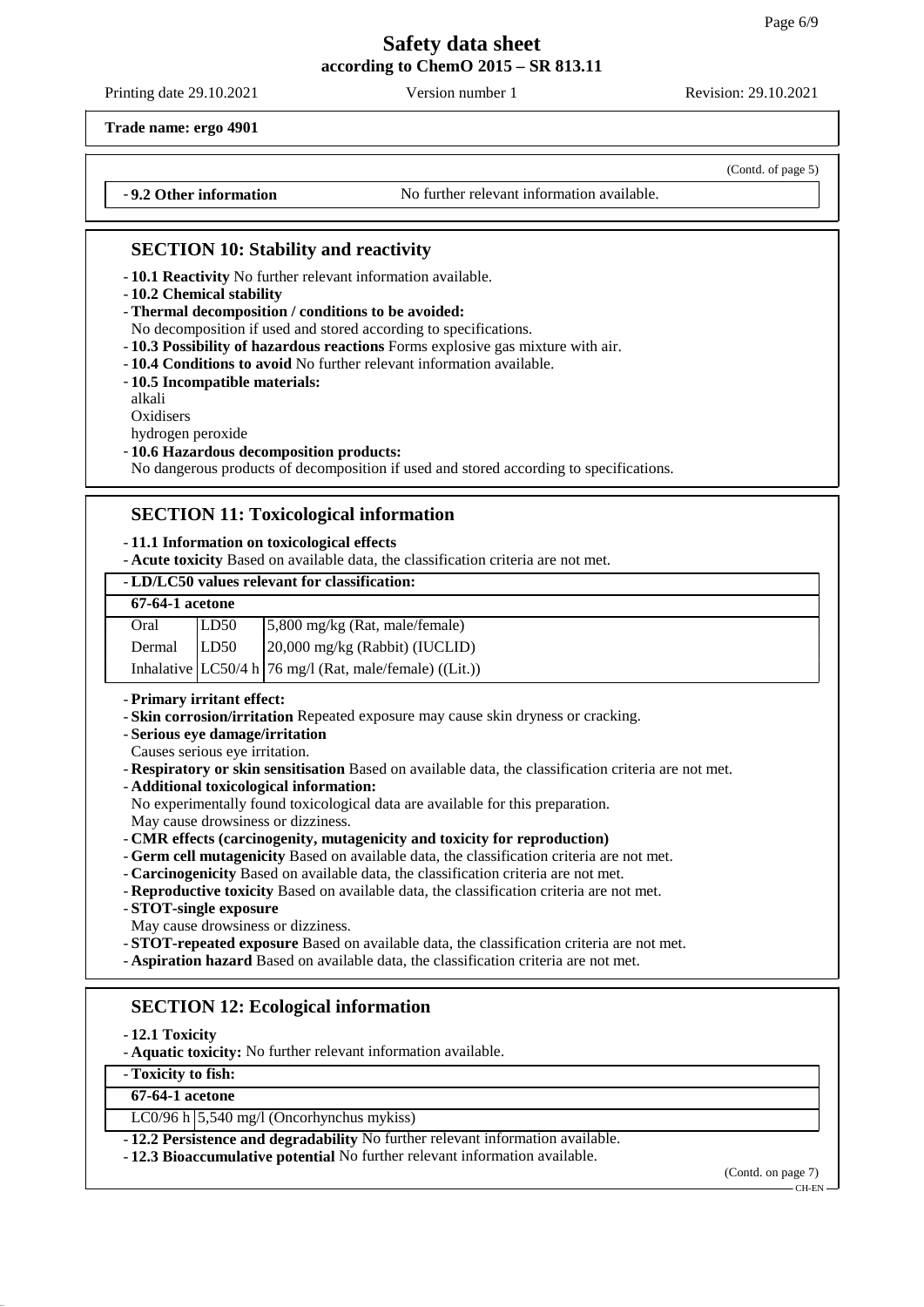Printing date 29.10.2021 Version number 1 Revision: 29.10.2021

**Trade name: ergo 4901**

| -12.4 Mobility in soil No further relevant information available.<br>- Additional ecological information:<br>- General notes:<br>Danger to drinking water if even small quantities leak into the ground.<br>-12.5 Results of PBT and vPvB assessment<br>- PBT: Not applicable.<br>- vPvB: Not applicable.<br>- 12.6 Other adverse effects No further relevant information available. | Water hazard class 2 (German Regulation) (Self-assessment): hazardous for water<br>Do not allow product to reach ground water, water course or undiluted sewage system. | (Contd. of page 6) |
|--------------------------------------------------------------------------------------------------------------------------------------------------------------------------------------------------------------------------------------------------------------------------------------------------------------------------------------------------------------------------------------|-------------------------------------------------------------------------------------------------------------------------------------------------------------------------|--------------------|
| <b>SECTION 13: Disposal considerations</b><br>-13.1 Waste treatment methods<br>- Uncleaned packaging:                                                                                                                                                                                                                                                                                | - Recommendation Disposal must be made according to official regulations.                                                                                               |                    |
|                                                                                                                                                                                                                                                                                                                                                                                      | - Recommendation: Disposal must be made according to official regulations.<br>- Recommended cleansing agents: Water, if necessary together with cleansing agents.       |                    |
| <b>SECTION 14: Transport information</b>                                                                                                                                                                                                                                                                                                                                             |                                                                                                                                                                         |                    |
| -14.1 UN-Number<br>- ADR, IMDG, IATA                                                                                                                                                                                                                                                                                                                                                 | <b>UN1090</b>                                                                                                                                                           |                    |
| -14.2 UN proper shipping name<br>$-$ ADR                                                                                                                                                                                                                                                                                                                                             | 1090 ACETONE solution                                                                                                                                                   |                    |

ACETONE solution

- **ADR** 1090 ACETONE solution<br>- **IMDG, IATA** ACETONE solution - **14.3 Transport hazard class(es)**  $\overline{\phantom{a}}$ - **ADR**

| $-$ ADR                                       |                             |
|-----------------------------------------------|-----------------------------|
|                                               |                             |
| - Class                                       | 3 (F1) Flammable liquids.   |
| - Label                                       | 3                           |
| - IMDG, IATA                                  |                             |
|                                               |                             |
| - Class                                       | 3 Flammable liquids.        |
| - Label                                       | 3                           |
| -14.4 Packing group                           |                             |
| - ADR, IMDG, IATA                             | $\mathbf{I}$                |
| -14.5 Environmental hazards:                  | Not applicable.             |
| -14.6 Special precautions for user            | Warning: Flammable liquids. |
| - Hazard identification number (Kemler code): | 33                          |
| - EMS Number:                                 | $F-E$ , $S-D$               |
| - Stowage Category                            | E                           |
|                                               | (Contd. on page 8)          |
|                                               | – CH-EN -                   |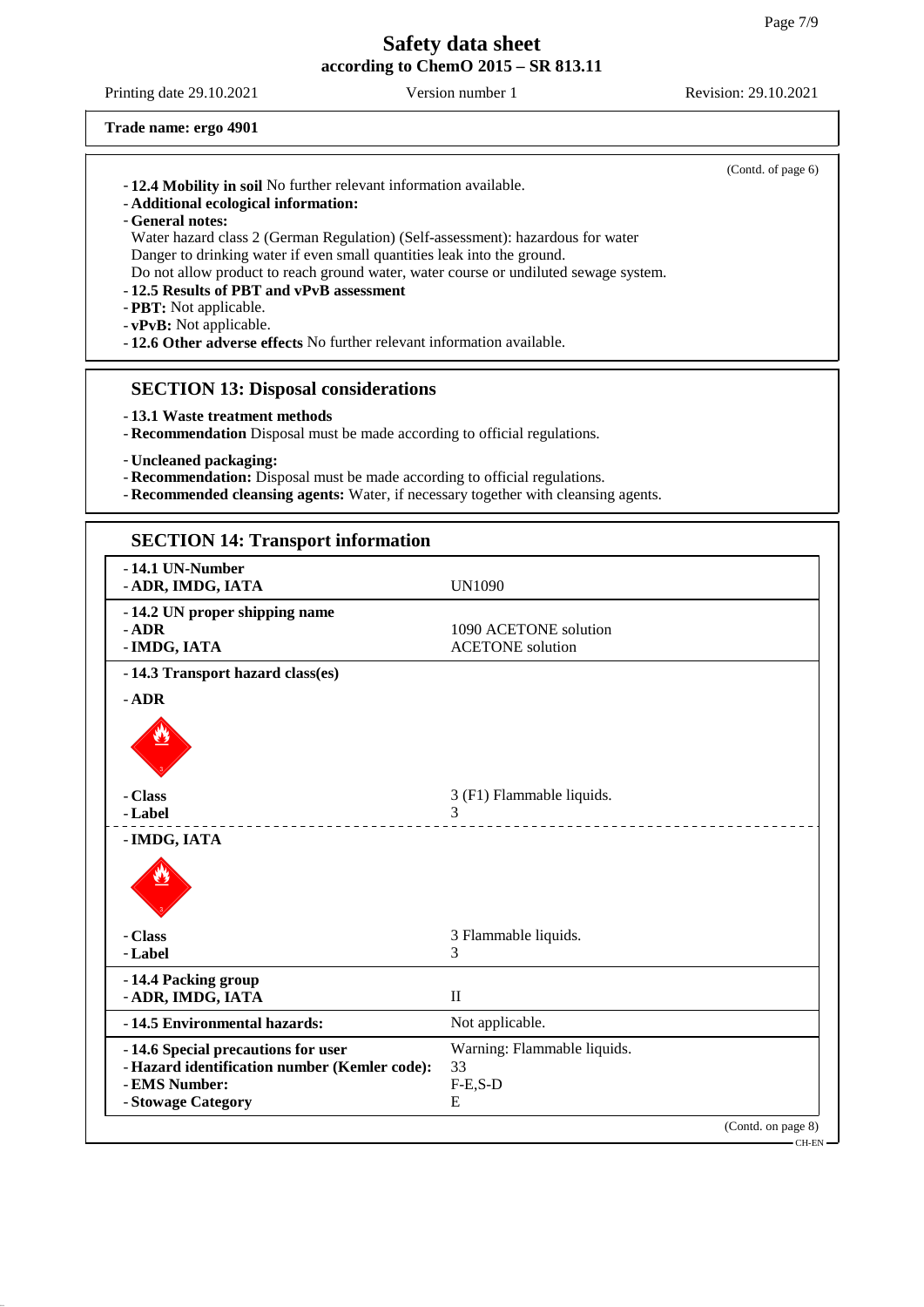Printing date 29.10.2021 Version number 1 Revision: 29.10.2021

**Trade name: ergo 4901**

|                                                                             | (Contd. of page 7)                               |
|-----------------------------------------------------------------------------|--------------------------------------------------|
| -14.7 Transport in bulk according to Annex II of<br>Marpol and the IBC Code | Not applicable.                                  |
| - Transport/Additional information:                                         |                                                  |
| - ADR                                                                       |                                                  |
| - Limited quantities $(LQ)$                                                 | 1L                                               |
| - Excepted quantities (EQ)                                                  | Code: E2                                         |
|                                                                             | Maximum net quantity per inner packaging: 30 ml  |
|                                                                             | Maximum net quantity per outer packaging: 500 ml |
| - Transport category                                                        | $\mathcal{D}_{\mathcal{L}}$                      |
| - Tunnel restriction code                                                   | D/E                                              |
| - IMDG                                                                      |                                                  |
| - Limited quantities (LQ)                                                   | 1L                                               |
|                                                                             | Code: E2                                         |
|                                                                             |                                                  |
|                                                                             | Maximum net quantity per outer packaging: 500 ml |
| - UN "Model Regulation":                                                    | UN 1090 ACETONE SOLUTION, 3, II                  |
| - Excepted quantities (EQ)                                                  | Maximum net quantity per inner packaging: 30 ml  |

## **SECTION 15: Regulatory information**

- **15.1 Safety, health and environmental regulations/legislation specific for the substance or mixture**

- **Chemical safety assessment**
- **REGULATION (EC) No 1907/2006 ANNEX XVII** Conditions of restriction: 3

- **DIRECTIVE 2011/65/EU on the restriction of the use of certain hazardous substances in electrical and electronic equipment – Annex II**

None of the ingredients is listed.

- **REGULATION (EU) 2019/1148**

- **Annex I - RESTRICTED EXPLOSIVES PRECURSORS (Upper limit value for the purpose of licensing under Article 5(3))**

None of the ingredients is listed.

- **Annex II - REPORTABLE EXPLOSIVES PRECURSORS**

67-64-1 acetone

- **Regulation (EC) No 273/2004 on drug precursors**

 $67-64-1$  acetone 3

- **Regulation (EC) No 111/2005 laying down rules for the monitoring of trade between the Community and third countries in drug precursors**

 $67-64-1$  acetone 3

- **National regulations:**

- **Waterhazard class:** Water hazard class 2 (Self-assessment): hazardous for water.

- **15.2 Chemical safety assessment:** A Chemical Safety Assessment has not been carried out.

### **SECTION 16: Other information**

This information is based on our present knowledge. However, this shall not constitute a guarantee for any specific product features and shall not establish a legally valid contractual relationship.

### - **Relevant phrases**

H225 Highly flammable liquid and vapour.

H302 Harmful if swallowed.

H319 Causes serious eye irritation.

H336 May cause drowsiness or dizziness.

(Contd. on page 9)